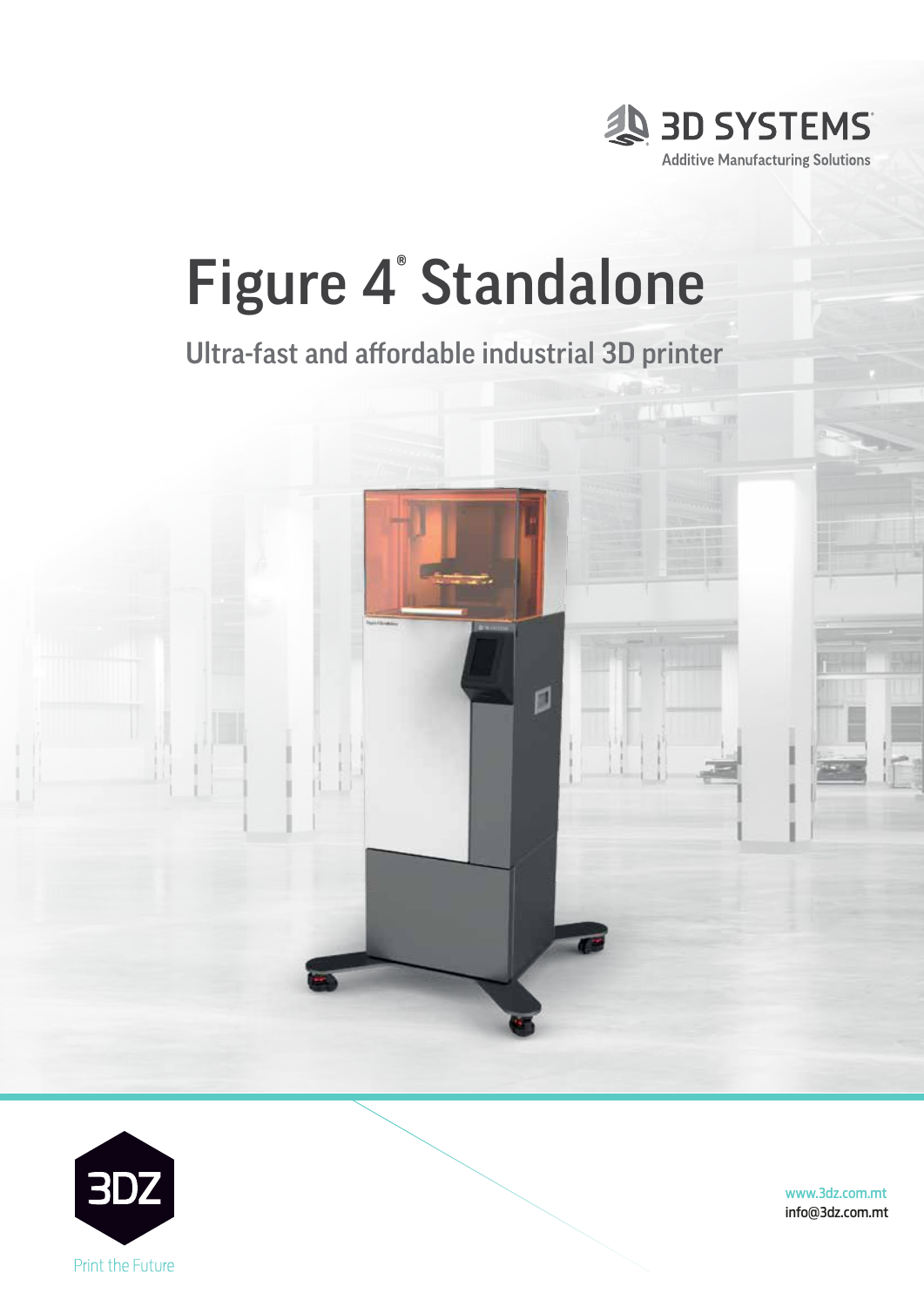# Figure 4® Standalone

Ultra-fast and affordable industrial 3D printer



#### **AFFORDABILITY:**

Industrial-grade durability at an affordable price



**VERSATILITY:**

Performance from a variety of materials



**SPEED:** 

Fast throughput speed for accelerated "partsin-hand" delivery



#### **TOTAL COST OF OPERATIONS:**

Cost efficient parts production



#### **FAST TURNAROUND**

Achieve same-day functional prototyping and low volume production for output volumes of up to 500 parts per month, with ultra-high speeds up to 100 mm/hour.



#### **EASE OF USE**

Figure 4 Standalone was designed for ease-of-use, and includes file preparation and print management with the powerful 3D Sprint® software, quick and easy material changes with a manual material feed, and a separate post-processing accessory available for curing.



#### **CONSISTENT, HIGH QUALITY OUTPUT**

Powered by non-contact membrane Figure 4 technology, Figure 4 Standalone offers quality and accuracy at six sigma repeatability, with exceptional surface finish and fine feature detail. With a compact and easy-to-use design, Figure 4 Standalone delivers industrial-grade durability, service, and support with an Advanced Service Exchange model and 3D Connect™ for proactive and preventative support.



#### **WIDE RANGE OF APPLICATIONS**

With Figure 4 Standalone versatility, you can use the same printer for rapid iteration, functional prototyping, design verification, end-use parts for low volume production and replacement parts, digital texturing applications, jewelry casting patterns, rapid tooling of molds, master patterns, jigs and fixtures.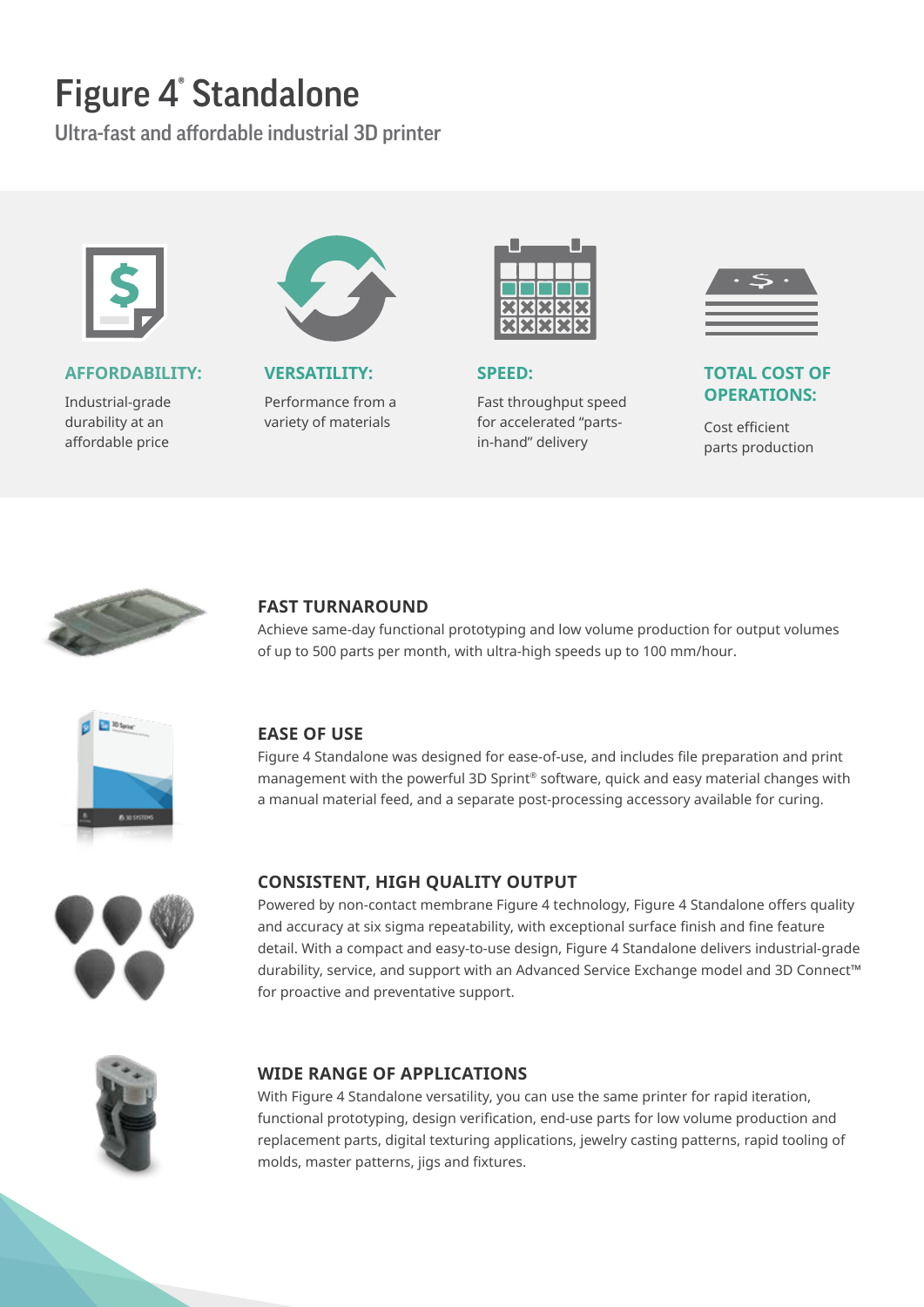

# Wide Range of Materials for Application Diversity

3D Systems' Material Design Center has over 30 years of proven R&D experience and process development expertise. The broad and expanding range of materials available for Figure 4 Standalone addresses a wide variety of applications needs, for functional prototyping, direct production of end-use parts, molding and casting.

#### **RIGID MATERIALS**

Figure 4 rigid materials produce durable plastic parts with the look and feel of cast or injection molded parts, with features that include fast print speeds, high elongation, exceptional impact strength, humidity/moisture resistance, long-term environmental stability and more.

#### **ELASTOMERIC MATERIALS**

Figure 4 elastomeric materials are ideal for the production of functional rubber-like parts with excellent shape recovery, high tear strength, great for compressive applications and material malleability.

#### **HIGH TEMPERATURE MATERIAL**

With heat deflection temperatures up to over 300° C with no additional thermal post-cure required, Figure 4 heat resistant material offers high rigidity and exceptional stability under extreme conditions.

#### **SPECIALTY MATERIALS**

Choose from Figure 4 specialty materials for sacrificial tooling, jewelry casting, medical applications requiring biocompatibity and/or sterilization, and more.

## **Accessories**

#### **LC-3DPRINT BOX UV POST-CURING UNIT**

The optional LC-3DPrint Box post-curing unit is available for UV-curing parts, required to obtain the final material properties, and is the recommended UV-curing unit for Figure 4 Standalone print materials. The LC-3DPrint Box is a revolutionary UV light box equipped with 12 UV light bulbs strategically placed inside to ensure a product is illuminated from all sides, which results in a quick and uniform curing cycle. This light-based UV curing process takes minutes versus hours with heat-based curing processes.

#### **LC-3DMIXER FROM 3D SYSTEMS**

The optional LC-3DMixer keeps your Figure 4 materials ready for use at any time at an optimum consistency. The LC-3DMixer is a roller/tilting stirring device for mixing 3D printing materials.